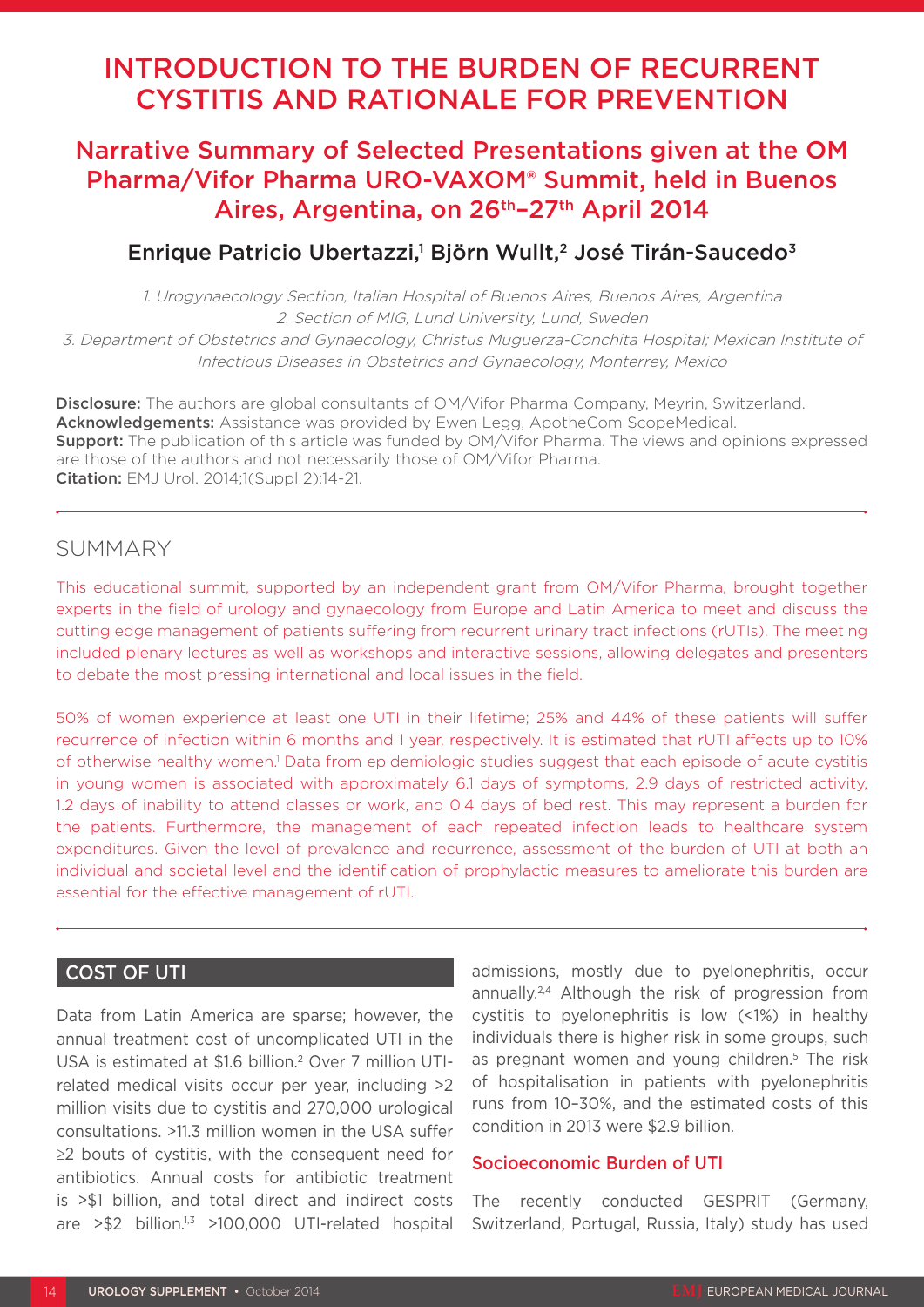an innovative online patient-focused methodology to assess the socioeconomic impact of rUTI from the patients' perspective. The GESPRIT study was a single time point, internet-based study with questions designed to address the impact of rUTI on the quality of life (QoL) and socioeconomic factors. Data were collected from five countries: Switzerland, Italy, Germany, Poland, and Russia. The target group for the study was women ≥18 years of age; with a history of ≥2 UTIs in the last 6 months or three within the last 12 months; whose previous UTI exhibited two clinical symptoms indicative of lower UTI; and who were either acutely infected at the time of survey or had their last infection within the preceding 4 weeks. GESPRIT used an author-designed questionnaire approved by experts in urological infections.<sup>6</sup> Recruitment was via online advertisement and the web-based survey which addressed female patients only was available between 26<sup>th</sup> August 2013 and 14<sup>th</sup> October 2013. Questions covered demographics; self-reported disease history; antibiotic use and prophylaxis; burden of illness according to patient judgment; QoL (SF-12 questionnaire); and other personal patient characteristics (e.g. marital status).

#### **Impact of rUTI data from the GESPRIT study**

In total, 107,244 individuals began the survey: 40% directed from Facebook/Vkontakte, 34% from Google Display, 19% from the ClinLife database, and 8% from other sources. Attrition rate was high; however, the survey still achieved an impressive completion rate of 1,932 valid participants (1,269 acutely infected, 663 infected within the last 4 weeks). Geographic distribution was well balanced with around 300 patients included from each country. Annual incidence of UTI ranged from 3–12 episodes, with a median of 4–5. Recurrence rate was not age dependent; this is notable given our knowledge of age-related risk factors. rUTI was a long-term problem in the population, median 5–9 years, older patients reported a longer duration of illness. The majority of respondents were, as expected, otherwise healthy, although a small contingent had concomitant diabetes mellitus. Close to one-third (30%) of participants were post-menopausal. As expected, the most frequent symptoms were frequency, urgency, and dysuria. Some patients reported typical signs of upper UTI infection such as flank pain and fever.

The median number of sick-leave days was 1–2; neither educational nor income level appeared to be related to the number of sick days taken. Economic factors appear to impact on patients' treatment decisions as the willingness for respondents to incur out-of-pocket expenses for preventive measures was dependent on income. Medical visits differed significantly between countries, with Germany having the highest attendance (mean visits to doctor 4.71) and the lowest in Italy (mean visits to doctor 3.18). In Russia, the majority of medical visits were to the hospital (65.6%), and visits to the emergency room were frequent; Poland had the lowest proportion of hospital visits (26.7%). The route of these differences likely lies in alternative health service structures. Given the number of sick days and doctor visits, the burden of rUTI on women in the GESPRIT study appears to be high.

## UTI AND QOL

The topic of QoL in patients suffering rUTI has been severely undervalued. However, anecdotal evidence from the clinic indicates that rUTI can have a major impact on QoL. Measuring QoL is not only an important indicator of the symptom burden upon patients but also serves as a measure of the true impact of treatment and preventive measures. Until recently there have been no published studies focusing on the impact of rUTI on QoL or how QoL may be modulated by treatment or preventive measures, despite data from epidemiologic studies supporting this.<sup>2</sup>

#### Recent Data on UTIs and QoL

As mentioned earlier, the GESPRIT study evaluated QoL alongside socioeconomic factors in women with rUTIs. In addition to some general questions, a specific questionnaire to assess QoL - the SF-12v2 questionnaire - was used in this study. This is a validated, 12-item questionnaire, covering both physical and mental areas (8 physical and 4 mental health aspects). The scoring methodology is simple and has been standardised against the general population in the USA in 1998 (mean= 50 and SD=10). Despite not being a specific questionnaire to assess QoL in the specific medical condition of rUTI, the SF-12 has the advantage of having been widely used to assess individuals with different conditions, allowing comparison of scores and QoL indicators. The main findings of the GESPRIT study are that 30–50% of females with rUTI felt restricted in doing everyday life activities. Emotional disturbances were frequent, including depression and anxiety.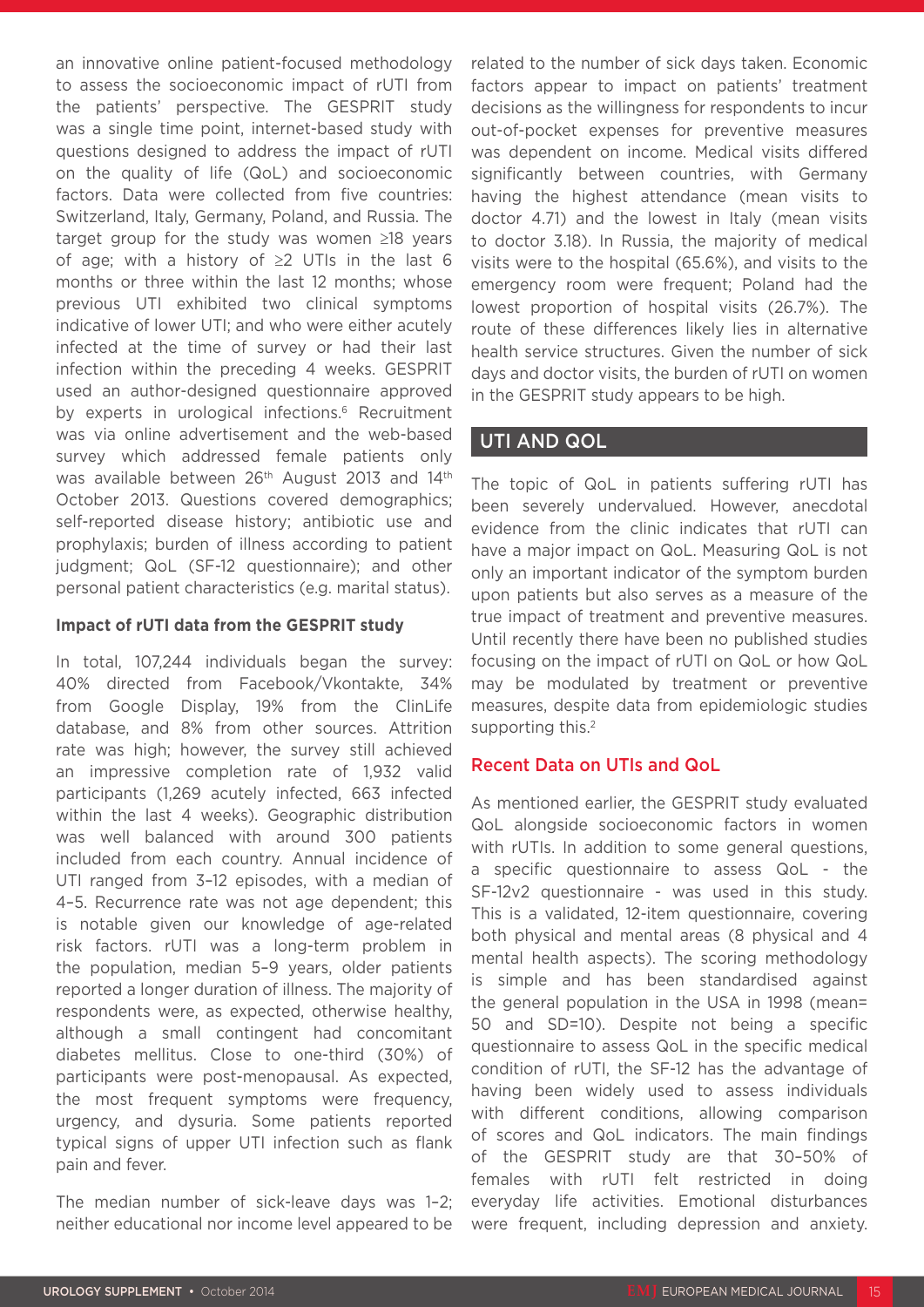



Many respondents described anger, disappointment, and frustration.

Respondents from Russia reported the most negative feelings regarding general health, with the majority describing their health state as fair or poor (Figure 1). Results from the SF12v2 questionnaire showed a significant impact of rUTI on respondents' QoL. In patients with acute infections at the time of the survey, both mental and physical states were affected with some countries' specificities. More interestingly, in the group of patients not infected with a UTI, but having had the last recurrent infection in the previous 4 weeks, a reduction in mental health persisted. This suggests that rUTI has a detrimental chronic effect, mainly on patients' mental wellbeing, and impairs their QoL.

Alongside GESPRIT, another observational study has been conducted to address the impact of rUTI on QoL. The HARMONY study was a prospective, observational, multicentre study conducted in 151 centres across 7 countries (Egypt, Germany, Lebanon, Peru, Poland, and Switzerland). Patients were enrolled from multiple healthcare settings with participating investigators including urologists, gynaecologists, internists, and primary-care physicians. Patients were ≥18 years old, with ≥3 UTI episodes in the last 12 months, for whom preventive treatment using long-term medication was planned. Participants received optimal prophylaxis according to best standard of care, which included oral immunostimulant OM-89.

In order to assess QoL, two questionnaires were used: the Hospital Anxiety and Depression (HAD) questionnaire7 and the Leicester selfassessment questionnaire.8 The HAD and Leicester questionnaires have undergone validation for their sensitivity in detecting anxiety and depression in patients with mental and somatic conditions and QoL in patients with urinary symptoms, respectively.7,8 Questionnaires were completed at study entry before the beginning of prophylaxis, and at 180 days, to allow evaluation of the effect of an effective prophylaxis on patient QoL.9 In total, 575 patients underwent assessment and filled in a questionnaire. At baseline, the majority of participants (62%) had a global HAD score indicative of minor depression or anxiety. Three-quarters of patients (74%) exhibited symptoms of anxiety and 36% showed symptoms of depression. Disturbance to daily life, as measured by the Leicester scale, was reported by 74% of participants, with almost as many patients presenting minor social or functional limitations. Close to 60% of patients expressed troubled feelings related to their  $rUTI$ ,<sup>9</sup> indicating a significant impact of rUTI on QoL.

#### QoL, Treatment, and Prophylaxis

Attitudes to antimicrobial therapy appear to differ geographically. Data from the GESPRIT study showed that in Russia and Poland antibiotics were viewed as powerful therapies. Respondents reported a desire to manage their illness without antibiotics where possible, and were very open to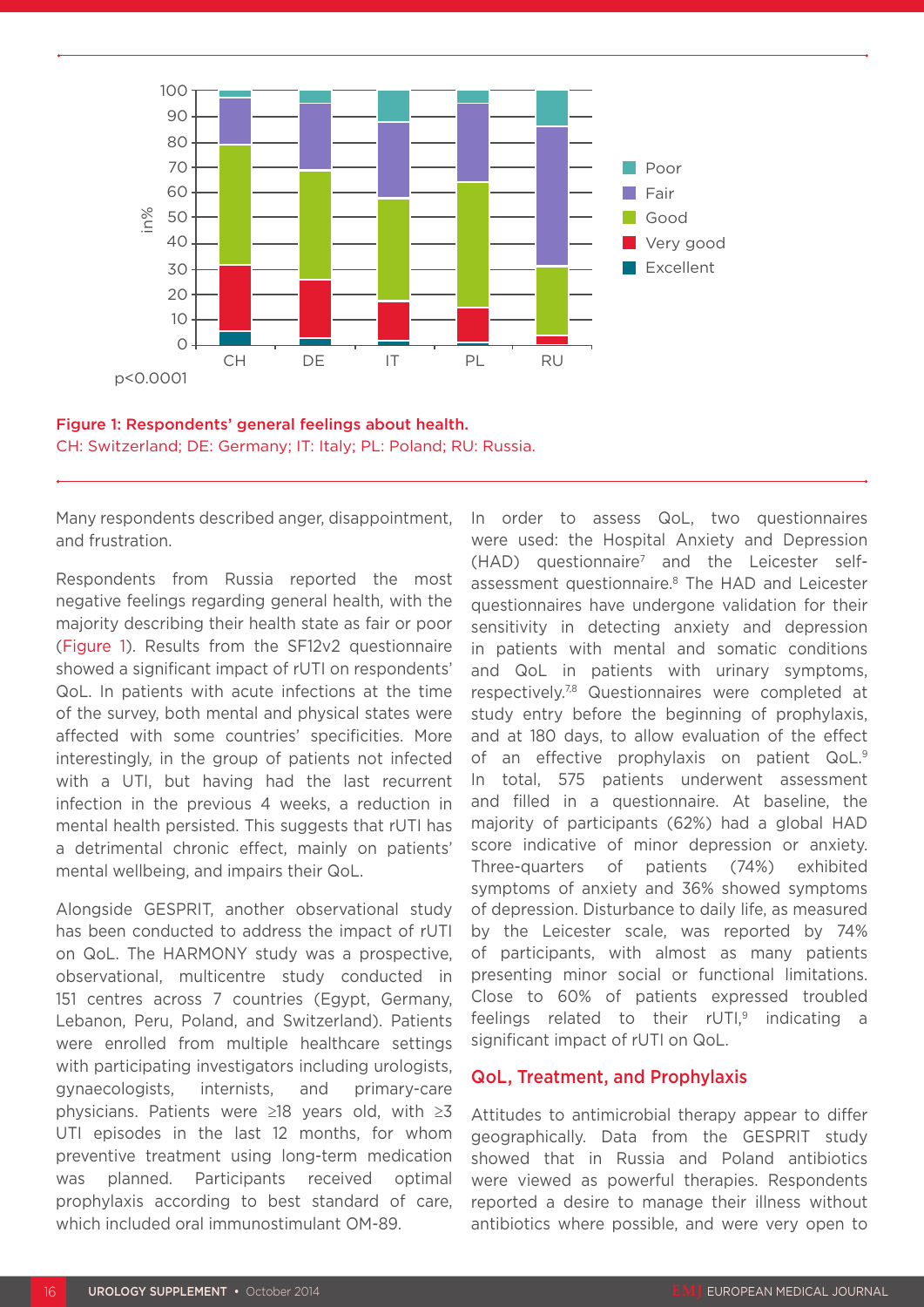other therapies. Respondents from Germany, Switzerland, and Italy felt that antibiotic therapies were necessary but reported concern over loss of efficacy. Therefore in both cases some reluctance toward the antibiotic use has been shown. Prescribing patterns also varied, with patterns reflective of respondent attitudes (Figure 2). GESPRIT participants reported a high willingness to take prophylactic measures against UTI. The vast majority (80%) of patients had tried several preventive measures in the past; however, four to five per year was the median number of UTIs that patients suffered before being recommended preventive strategies by their physicians.

In the HARMONY study there was a highly significant decrease in the number of UTIs (59%, p<0.0001) following 6 months of best-standardof-care prophylaxis. This effect was consistent across countries and centres. Prophylaxis had a positive effect on both the anxiety and depression (36% and 25% reductions in anxiety and depression components of the HAD score, respectively). The 32% overall reduction in HAD score was highly significant compared with baseline (p<0.0001). Participants also reported improvements in terms of daily activity (33%) and troubled feelings (55%), with a highly significant reduction in overall Leicester score (44%, p<0.0001) compared with baseline.<sup>9</sup> The improvements in depression, anxiety, and global HAD scores were significantly correlated with the reduction in the mean number of UTIs (p<0.0001). Similarly, there was a significant correlation between the reduction in cystitis occurrences and improvements in 'troubled feelings' (p<0.0001) and overall Leicester scores ( $p=0.02$ ).<sup>9</sup>

#### NON-ANTIMICROBIAL PROPHYLAXIS

The need to reduce the burden of rUTI in terms of both socioeconomic and QoL factors is clear. Women suffering rUTI appear to be a motivated patient group and are keen to undertake prophylactic measures also to avoid antibiotic collateral damage and potential side-effects. The most common general prophylactic measures attempted by women in the GESPRIT study (such as voiding before or after intercourse, diet, increase of water intake) did not prevent recurrences. The HARMONY study shows that best practice prophylaxis improves recurrence rate and therefore QoL. Hence, there is a need for physicians to establish a rigorously evidencebased understanding of prophylactic measures and pass on this knowledge to their patients. A number of non-antimicrobial therapies have been studied in trials of rUTI prophylaxis including: ascorbic acid (vitamin C); cranberry; lactobacilli; oestrogens; methenamine salts; OM-89; and the vaginal vaccine Urovac®. Here we will briefly ummarise the evidence of efficacy for each of them.

#### Prophylaxis with Ascorbic Acid

The rationale behind the use of ascorbic acid as a rUTI prophylactic is that it may act as a urine acidifier, creating a less favourable environment for uropathogens. Only two trials have been conducted investigating the efficacy of ascorbic acid prophylaxis in UTI with conflicting results.<sup>10,11</sup>



Figure 2: Number of antibiotic prescriptions received in the last year for urinary tract infection. CH: Switzerland; DE: Germany; IT: Italy; PL: Poland; RU: Russia.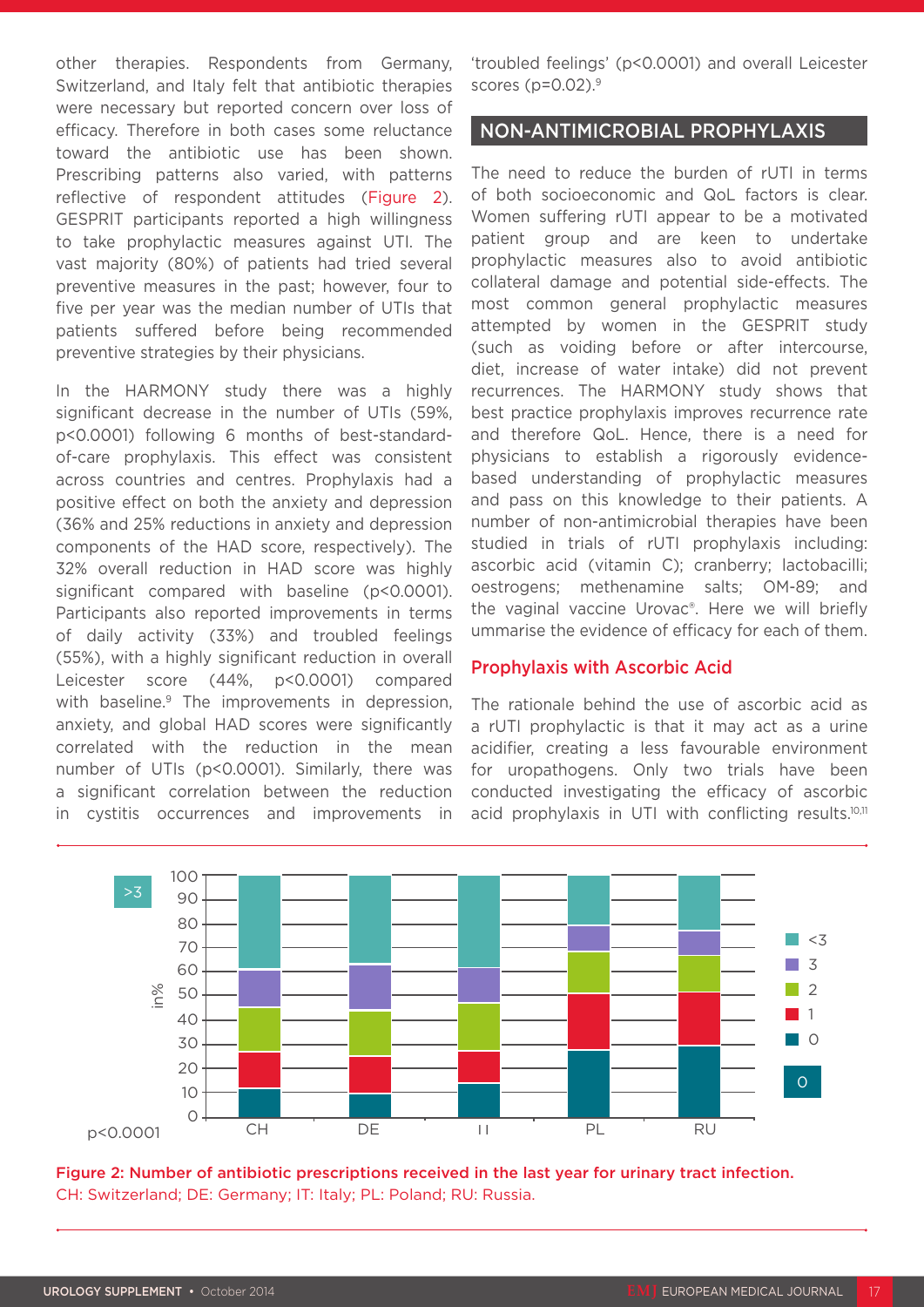The first study was conducted in 38 spinal cord injury patients, a group at high risk of UTI due to neurogenic bladder syndrome. Patients were randomised to receive 500 mg of ascorbic acid four times a day or placebo. There was a high attrition rate in the trial (66%) and no reduction in urinary pH was attained. Two patients in the ascorbic acid group and one in the placebo group had a UTI; no significant treatment benefit was detected.<sup>10</sup>

The second trial was a non-randomised, singleblind study, carried out in pregnant women. Participants received 100 mg of ascorbic acid or placebo alongside ferrous sulphate and folic acid supplements for 3 months. Authors reported a reduction in UTI incidence in the ascorbic acid group compared with supplementation without ascorbic acid (12.7% versus 29.1%, respectively). Methodological issues including: lack of doubleblinding and randomisation; lack of microbiological controls; subjective symptom evaluation; and low dose of ascorbic acid, affect the validity of results from this trial.<sup>11</sup> What evidence there is of efficacy in prophylaxis is poor quality and, therefore, use of ascorbic acid cannot be recommended.

#### Prophylaxis with Cranberry

Cranberry products have been used for many years for the prevention of UTI. The mechanistic rationale is that Type A proanthocyanidins (PAC) inhibit P fimbriae of *Escherichia coli*, which are key for adhesion to the uroepithelium.<sup>12</sup> A large metaanalysis of studies on prophylaxis using cranberry has been carried out by the Cochrane Collaboration and was recently updated with new data from 14 studies (24 studies with  $4473$  participants).<sup>13</sup> Before this recent data update, results showed some benefit of cranberry juice in preventing UTI. Following the update, results showed no benefit of cranberry prophylaxis either versus antibiotics or versus placebo. Authors concluded that cranberry products did not significantly reduce the occurrence of symptomatic UTI overall (RR 0.86, 95% CI 0.71– 1.04). Neither were there positive effects in any of the subgroups analysed: women with rUTI (RR 0.74, 95% CI 0.42–1.31); older people (RR 0.75, 95% CI 0.39–1.44); pregnant women (RR 1.04, 95% CI 0.97– 1.17); children with rUTI (RR 0.48, 95% CI 0.19–1.22); cancer patients (RR 1.15, 95% CI 0.75–1.77); and people with neurogenic bladder or spinal injury (RR 0.95, 95% CI 0.75-1.20).<sup>13</sup>

The authors conclude that current evidence does not support the cystitis-preventing potential of cranberry juice. The majority of studies indicate that any possible benefit is likely to be small and that adherence to therapy was poor. Therefore, authors state that further studies of cranberry juice should not be undertaken without strong justification, given the likelihood of similar results in support of this conclusion. In the case of other cranberry products such as tablets and capsules, authors tentatively support further research for women with rUTIs, with carefully assayed treatments containing 36 mg/day of PAC.<sup>13</sup> In summary, there are conflicting results on the efficacy on cranberries in preventing UTI. The European Association of Urology (EAU) recommends daily consumption of cranberry products, giving a minimum of 36 mg/day proanthocyanidin, at Grade C.<sup>14</sup> Given possible sideeffect issues, lack of adequate documentation of dosage, increased calories, and reported problems with gestational diabetes, no recommendation should be given for cranberry-based prophylaxis.

#### Prophylaxis with Lactobacilli

Probiotic prophylaxis using the re-establishment of specific strains of lactobacilli which interfere with adherence, growth, and colonisation of uropathogenic bacteria has been suggested to maintain and promote normal flora in the vagina and thus reduce UTI. Studies with different strains have been undertaken (*Lactobacillus casei*, *L. rhamnosus*, *L. crispatus*, *L. reuteri*) with vaginal and oral administration. Data are conflicting but efficacy appears to be weak at best, with results showing little-to-no benefits. Post-antibiotic treatment reduces recurrences in some studies and there are promising results with intravaginal *L. crispatus*, oral *L. rhamnosus* GR-1, and oral *L. reuteri* RC-14.15–17 In a randomised, double-blind, non inferiority trial of prophylaxis with trimethoprim sulfamethoxazole versus oral capsules containing *L. rhamnosus* GR-1 and *L. reuteri* RC-14, non-inferiority was not proven. However, rates of recurrence and time to reinfection were similar and the increase in resistance seen in the trimethoprim sulfamethoxazole was not reflected in patients treated with lactobacilli.<sup>18</sup> However, current meta-analytic data do not support the efficacy of lactobacilli and, as such, no recommendation for its prophylactic use should be given with a few exceptions.18

#### Prophylaxis with Oestrogen

Oestrogen replacement in post-menopausal women has been suggested as a possible prophylactic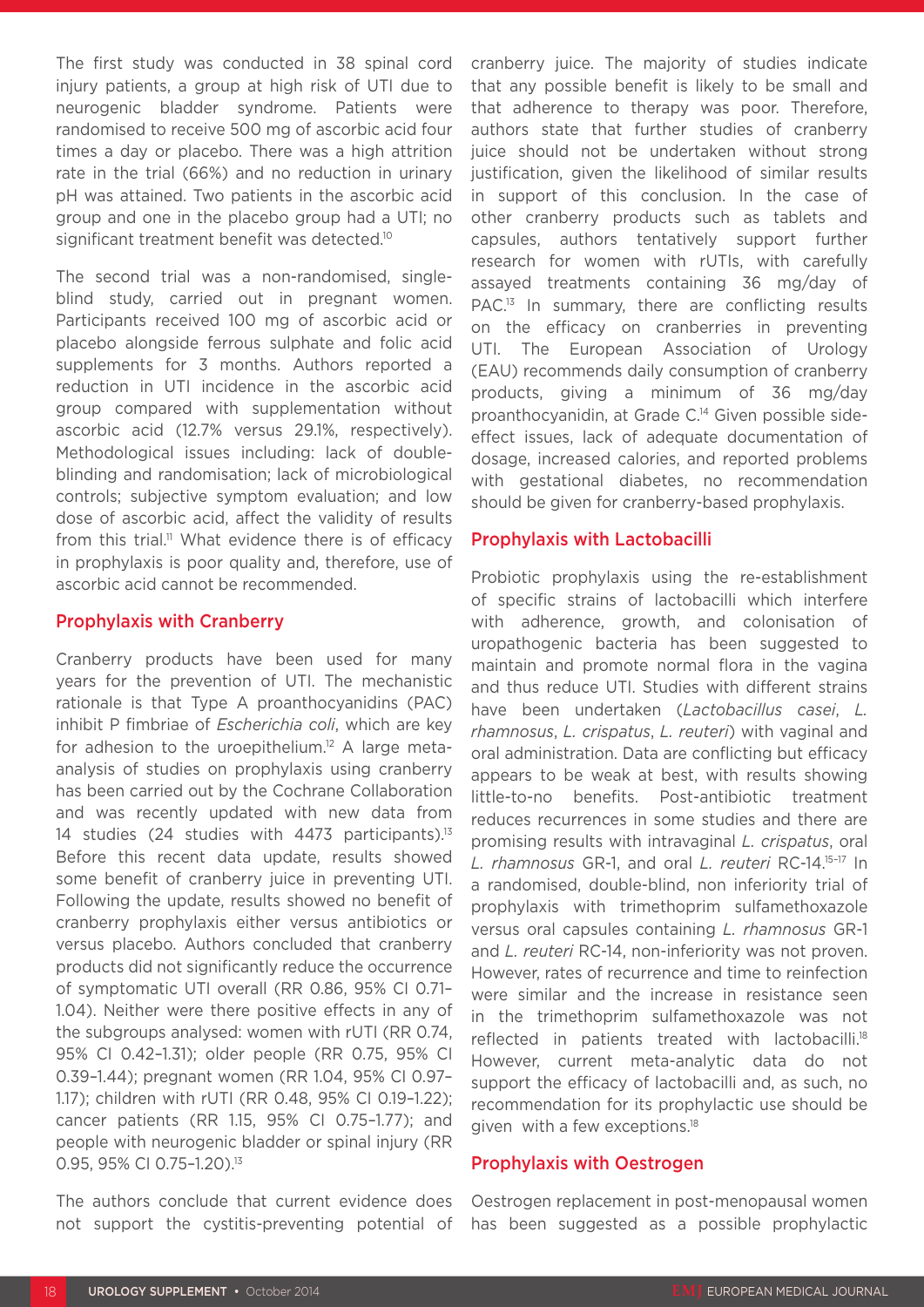measure due to putative benefits conferred by restoration of atrophic mucosa and lowering of vaginal pH. The Cochrane Collaboration underwent a meta-analysis of 9 trials of oestrogen prophylaxis (4 oral versus placebo, 3 vaginal versus placebo, and 2 vaginal versus antibiotic) containing 3,345 patients. Prophylaxis with oral oestrogen resulted in no reduction in UTI compared with placebo.19 Furthermore, there are possible risks of breast cancer, thrombosis, and stroke related to oral oestrogen. Hence, oral oestrogen is not recommended in post-menopausal women to prevent rUTI.

In two of the trials on vaginal oestrogen versus placebo there was a reduction in the number of UTIs (RR 0.25, 95% CI 0.13–0.50 and 0.64, 95% CI 0.47–0.86). However, adverse events were more common in the treated group and included: breast tenderness, vaginal bleeding/spotting, discharge, irritation, burning, and itching. The two studies on vaginal oestrogen versus antibiotic were inconclusive and displayed significant heterogeneity and conflicting results (RR 1.30, 95% CI 1.01–1.68; RR 0.09, 95% CI 0.02–0.36). The authors concluded that vaginal oestrogen may be a valid treatment in patients with significant signs of vaginal atrophy but further studies, perhaps in combination with other therapies, were needed.19

#### Prophylaxis with Methenamine Salts

Methenamine salts act via the production of formaldehyde from hexamine. Formaldehyde is a bacteriostatic agent which does not appear to be susceptible to acquired resistance.20 *In vitro* and *in vivo* studies suggest urinary pH <5.5 is needed for bacteriostatic concentrations of free formaldehyde to be generated from methenamine hippurate. Since *Proteus* and *Pseudomonas* strains increase urinary pH, methenamine salts are likely to be ineffective against these organisms.21

A meta-analysis of 13 studies of methenamine hippurate containing 2,032 participants found some benefit in patients without urinary tract abnormalities or urinary catheters (symptomatic UTI: RR 0.24, 95% CI 0.07–0.89; bacteriuria: RR 0.56, 95% CI 0.37–0.83). Short-term treatment duration (≤1 week) lead to a reduction in symptomatic UTI (RR 0.14, 95% CI 0.05–0.38) and the rate of adverse events were low.21

In 2011, formaldehyde was declared a carcinogenic agent by the National Toxicology Program.

Treatment with methenamine salts can lead to high levels of exposure to formaldehyde in the bladder, although any relationship with bladder cancer from use of methenamine is a theoretical risk. However, formaldehyde's carcinogenic effects must be viewed as a limit to its long-term use and, as such, to its usefulness in many settings as a prophylactic. In summary, methenamine hippurate can be taken for 1 week to prevent UTI in patients without urinary tract abnormalities $21$  although this is not recommended in the EAU Guidelines.

#### Prophylaxis with Vaginal Vaccine

The vaginal vaccine Urovac® is a suppository tablet containing ten heat-killed uropathogenic bacterial species, six serotypes of uropathogenic *E. coli*, alongside *P. vulgaris*, *K. pneumoniae*, *M. morganii*, and *E. faecalis*. Both immune system activation, induction of immunoglobulin G and A, and reduced colonisation of the vagina and bladder have been demonstrated following inoculation. Three trials comprising 220 women have been performed thus far. Trials have assessed either placebo compared with primary immunisation (three vaginal suppositories at weekly intervals) or with primary immunisation and booster (three additional suppositories at monthly intervals).<sup>22-24</sup>

In the initial Phase II trial, there was no difference in the mean number of UTIs over the entire 20 week trial period; 1.4 in both the vaccine and placebo group (p=0.48). However, in participants who withdrew from antibiotic prophylaxis, only 9% in the treatment group had a UTI compared with 47% in the placebo group (p=0.003). Time to first reinfection was longer (13 weeks) in immunised patients compared with control (8.7 weeks) patients, although this was not significant ( $p=0.45$ ).<sup>22</sup> Similar results were achieved in the two follow-up trials.23,24 The three available protocols have been conducted by the same research group. Further research in other settings to compare results is needed to ensure proper validation of results.

#### Prophylaxis with Immunostimulant OM-89

The immunostimulant OM-89 has been demonstrated to activate both the innate and adaptive immune system in a number of *in vivo*, *in vitro*, and human studies. Six placebo-controlled randomised trials have demonstrated the efficacy of OM-89 in healthy women,<sup>25-30</sup> and efficacy has also been assessed in specific small sub-groups, i.e. post-menopausal women, children, pregnant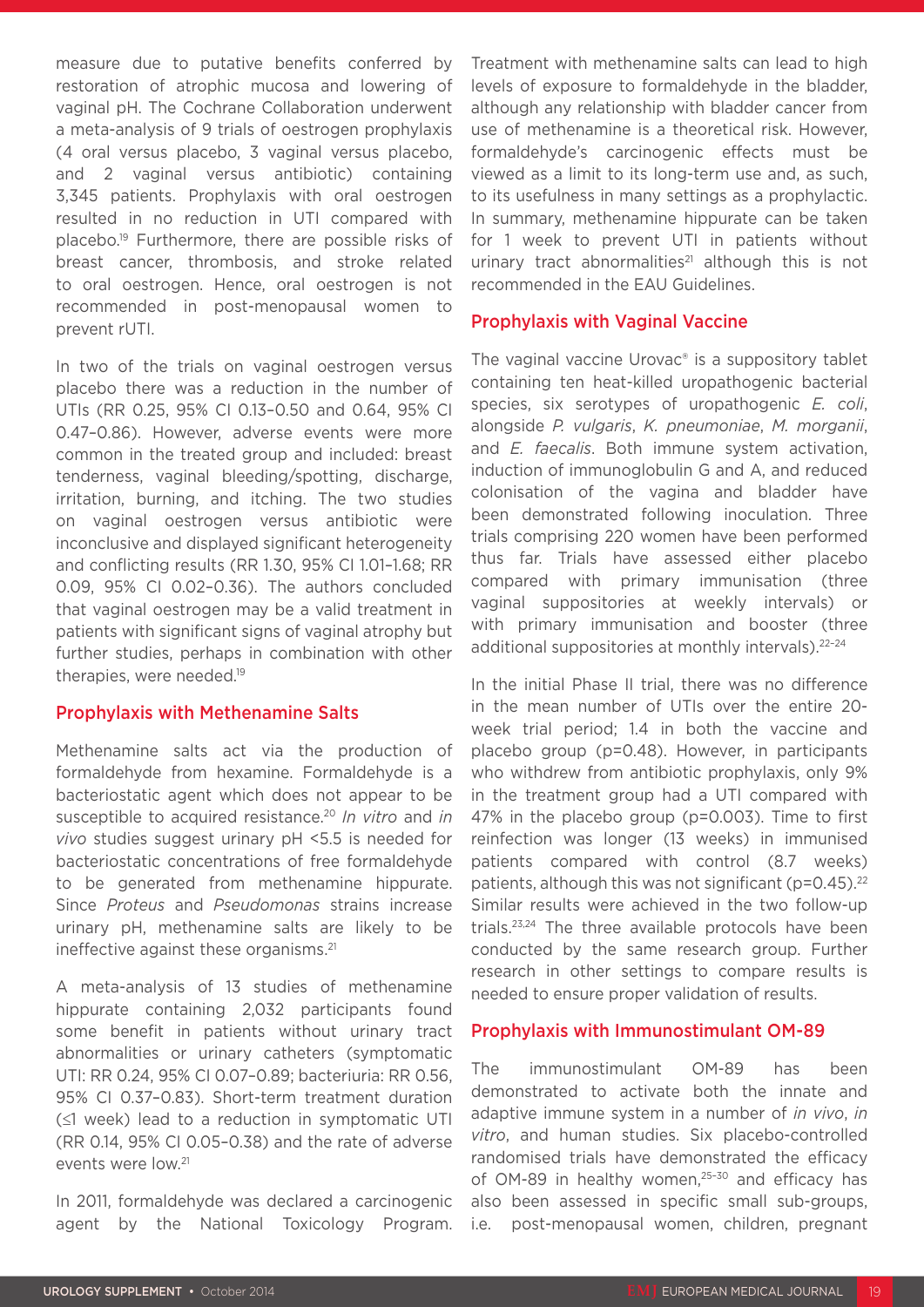women, and spinal cord injury patients;<sup>31-34</sup> three meta-analyses have also been done, all with positive results regarding efficacy and safety.18,35,36 OM-89 prophylaxis results in a reduction in the number of rUTIs and their symptoms; it also has antibiotic sparing effect, both in the duration of treatment and number of patients requiring treatment, and results in a higher number of diseasefree patients, compared with placebo at the end of trials.

#### **Summary**

Evidence for the majority of non-antimicrobial prophylactics is negative or weak; OM-89 is sufficiently documented and it represents an evidence-based alternative to antimicrobial prophylaxis. Consequently, OM-89 currently has the highest grade of recommendation B of nonantimicrobial therapies in the EAU guidelines

for the prevention of rUTIs in otherwise healthy women. It is also recommended in other local guidelines including those of Russia and Brazil.14,37

#### **CONCLUSION**

In the current medical landscape of increasing bacterial resistance and the high socioeconomic and individual QoL burden, effective prophylaxis against rUTI is essential. The correlation between reduction in UTI episodes and improvement in QoL allows a holistic view of the benefits of prophylaxis which may be helpful in communicating with patients and addressing potential concerns regarding treatment. Currently, OM-89 represents an evidence-based non-antimicrobial prophylaxis recommended with the highest grade in the EAU guidelines for otherwise healthy women and this should be reflected in standards of care.

## REFERENCES

1. Foxman B et al. Urinary tract infection: self-reported incidence and associated costs. Ann Epidemiol. 2000;10(8):509-15.

2. Foxman B. Epidemiology of urinary tract infections: incidence, morbidity, and economic costs. Am J Med. 2002;113 Suppl 1A:5S-13S.

3. Mazzulli T. Resistance trends in urinary tract pathogens and impact on management. J Urol. 2002;168(4 Pt 2):1720-2.

4. Foxman B. The epidemiology of urinary tract infection. Nat Rev Urol. 2010;7(12):653-60.

5. Copp HL et al. Trends in hospitalization for pediatric pyelonephritis: a population based study of California from 1985 to 2006. J Urol. 2011;186(3):1028-34.

6. ClinLife Database. Available from: http://www.clinlife.com. Accessed: May 2014.

7. Mykletun A et al. Hospital Anxiety and Depression (HAD) scale: factor structure, item analyses and internal consistency in a large population. Br J Psychiatry. 2001;179:540-4.

8. Shaw C et al. Validity and reliability of a questionnaire to measure the impact of lower urinary tract symptoms on quality of life: the Leicester Impact Scale. Neurourol Urodyn. 2004;23(3):229-36.

9. Renard J et al. W069 recurrent lower urinary tract infections have a detrimental effect on patient quality-of-life. Int J Gynecol Obstet. 2012;119 Suppl 3:S727.

10. Castelló T et al. The possible value of ascorbic acid as a prophylactic agent for urinary tract infection. Spinal Cord. 1996;34(10):592-3.

11. Ochoa-Brust GJ et al. Daily intake of 100 mg ascorbic acid as urinary tract infection prophylactic agent during pregnancy. Acta Obstet Gynecol Scand. 2007;86(7):783-7.

12. Howell AB et al. Dosage effect on uropathogenic Escherichia coli antiadhesion activity in urine following consumption of cranberry powder standardized for proanthocyanidin content: a multicentric randomized double blind study. BMC Infect Dis. 2010;10:94.

13. Jepson RG et al. Cranberries for preventing urinary tract infections. Cochrane Database Syst Rev. 2012;10:CD001321.

14. Grabe M et al. EAU Guidelines on Urological Infections. 2014. www.uroweb.org.

15. Falagas ME et al. Probiotics for prevention of recurrent urinary tract infections in women: a review of the evidence from microbiological and clinical studies. Drugs. 2006;66(9):1253-61.

16. Baerheim A et al. Vaginal application of lactobacilli in the prophylaxis of recurrent lower urinary tract infection in women. Scand J Prim Health Care. 1994;12(4): 239-43.

17. Stapleton AE et al. Randomized, placebo-controlled phase 2 trial of a Lactobacillus crispatus probiotic given intravaginally for prevention of recurrent urinary tract infection. Clin Infect Dis.

#### 2011;52(10):1212-7.

18. Beerepoot MA et al. Nonantibiotic prophylaxis for recurrent urinary tract infections: a systematic review and metaanalysis of randomized controlled trials. J Urol. 2013;190(6):1981-9.

19. Perrotta C et al. Oestrogens for preventing recurrent urinary tract infection in postmenopausal women. Cochrane Database Syst Rev. 2008;(2):CD005131.

20. Parfitt K (ed.), Martindale: the complete drug reference (1999) 32nd edition, London: Pharmaceutical Press.

21. Lee BS et al. Methenamine hippurate for preventing urinary tract infections. Cochrane Database Syst Rev. 2012;10:CD003265.

22. Uehling DT et al. Vaginal mucosal immunization for recurrent urinary tract infection: phase II clinical trial. J Urol. 1997;157(6):2049-52.

23. Hopkins WJ et al. Vaginal mucosal vaccine for recurrent urinary tract infections in women: results of a phase 2 clinical trial. J Urol. 2007;177(4):1349-53.

24. Uehling DT et al. Phase 2 clinical trial of a vaginal mucosal vaccine for urinary tract infections. J Urol. 2003;170(3): 867-9.

25. Frey C et al. Treatment of recurrent urinary tract infections: efficacy of an orally administered biological response modifier. Urol Int. 1986;41(6):444-6.

26. Schulman CC et al. Oral immunotherapy of recurrent urinary tract infections: a double-blind placebocontrolled multicenter study. J Urol.